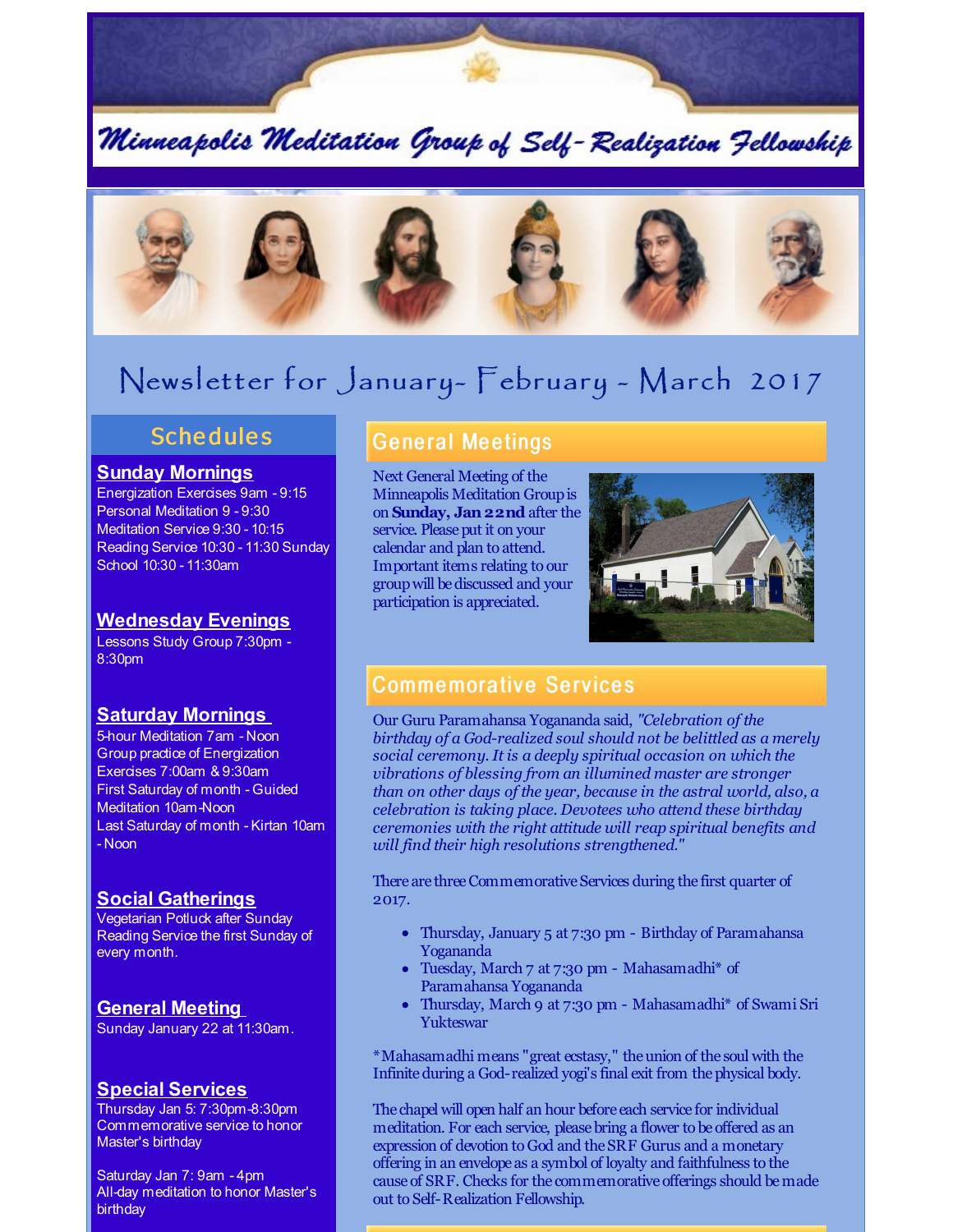Tuesday, March 7, 7:30pm - 8:30pm Mahasamadhi of Paramahansa Yogananda

Thursday, March 9, 7:30 pm - 8:30pm Mahasamadhi of Swami Sri **Yukteswar** 

### **Movie Nights**

Saturday, January 21 6:00pm Saturday, March 25 6:00pm

## Sunday Re adings **Schedule**

#### **January**

1 The Grace and Guidance of a True Guru 8 Rediscovering Your Higher Self 15 Meditation: The Science of Contacting God 22 How to Rise Above Pressures and Problems 29 Habits: Your Master or Your Slave?

## **February**

 Experiencing the Love of God The Liberating Power of **Affirmation**  The Cosmic Motion Picture Harnessing the Power of Mind

### **March**

5 The Speaking Voice of Silent God 12 Why Waste Time? God is the Joy You Seek 19 How to be a Friend to All 26 The Way to Lasting Peace and **Happiness** 

## **Quote From Master**



Whatever you make up your mind to do, you can do. God is the sum total of everything, and His image is within you. He can do anything, and so can you, if you learn to identify yourself with His inexhaustible nature.

-Paramahansa Yogananda *in*

## **All Day Meditation**

The all-day meditation to honor Master's birthday will be held on January 7th from 9am to 4pm. Therewill be a brief intermission at 12:30 pm. If you are unable to remain for the entire service, please plan to attend the first half only. Arrive a little early to become calm and settled before meditation begins.

#### **Pleasenotewhat tobring:**

Pleasebring a flower to be offered as an expression of devotion to God and theSRF Gurus and a monetary offering in an envelope as a symbol of loyalty and faithfulness to the cause of SRF. Dress warmly and comfortably. You may wish to bring a shawl or sweater and a small cushion to sit on.

## **Sunday School**

\* Sunday School is taking a winter break from December 18, 2016 until the end of January. Sunday School will resume on Sunday, February 5, 2017. If you have any questions about the Sunday School or theTeen Group, please talk to Tom Austin.

\* Sunday School Teachers training will beheld on Sunday, Jan 29 after theReadings service. Muriel Bianchi from Encinitas, CA has consented to conduct the training and will cover thebasics and any new curriculum recently introduced by Mother Center

## Committee News and Announcements

**Volunteer Opportunities:** Helping theGuru's work brings many blessings to thosewho serve. We offer various different opportunities to make a divine investment with your time and talents.

Here is a list of positions that currently open (click on the link to email the committee chair):

- [Ushers](mailto:ushers@srfminneapolis.org)
- Flower [Arrangements](mailto:flowers@srfminneapolis.org)
- Garland [Preparation](mailto:garlands@srfminneapolis.org)
- [Landscaping](mailto:landscaping@srfminneapolis.org) Assistants
- Electronic [Newsletter](mailto:terry.schwab@srfminneapolis.org) Editors
- [Drivers](mailto:sunshine@srfminneapolis.org)
- Building [Maintenance](mailto:maintenance@srfminneapolis.org), and
- **[Cleaning](mailto:cleaning@srfminneapolis.org)**

We will be happy to provide you with all the necessary training for the position. You can communicatedirectly to the chairperson who is coordinating the volunteers for one of the above positions by clicking on the corresponding link, or you can also contact our [Coordinator](mailto:coordinator@srfminneapolis.org) if you just want to helpwherever you areneeded. We appreciate your generosity.

*"Many blessings come to those that serve this work'' - Paramahansa Yogananda*

### **Minneapolis Meditation Group Book Room**

You arewelcome to visit our book room where there arebooks and audioCDs by Paramahansa Yogananda as well as other CDs, DVDs and other items for purchase. Several books and media are also available for borrowing from the library in the book room.

## **Movie Nights**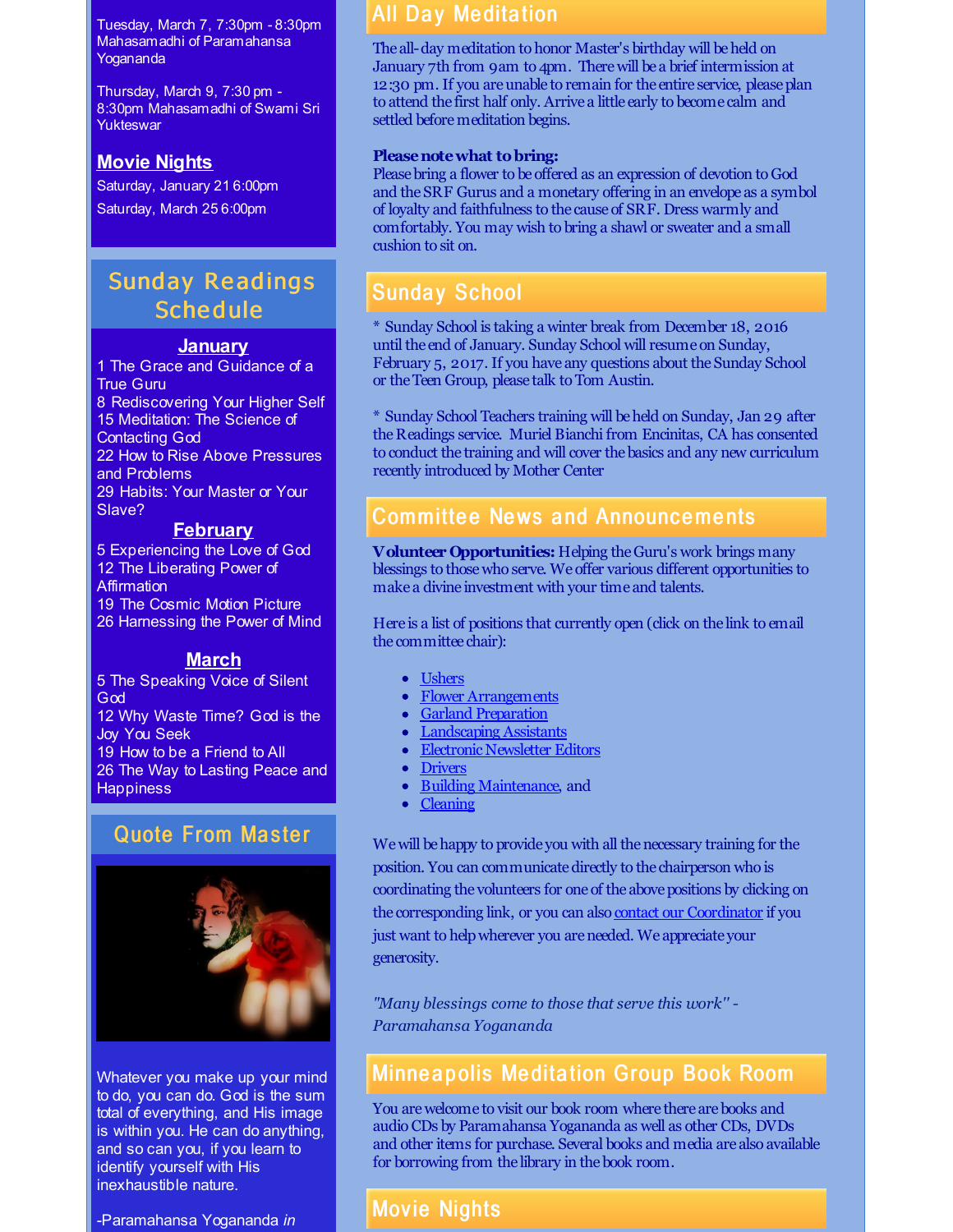*"Man's Eternal Quest, Chapter-Developing Personality" - 2nd Edition, page 137.*

Here are themovienight dates for this quarter: Saturday, January 21: The Buddha: The Story of Siddhartha (documentary)

Saturday, March 25: moviename to be announced later.

Moredetails will be available**[here.](http://www.srfminneapolis.org/movienight.html)**



### Dona tions Informa tion

If you write a check to the group, please know that checks payable to "Minneapolis Meditation Group" will be deposited locally and used to support the group's activities, pay utility bills and so on. Checks payable to "Self Realization Fellowship" are sent to SRF's world headquarters in Los Angeles and are used by them to support SRF's work. It is customary when writing checks during special services such as commemorative serives to make the check payable to SRF. If you wish to specifically help the group with re-paying the building loan, make your check payable to "Self Realization Fellowship" and write "MMG Building Fund" in thememo section of the check. Thank you for your support of our group.

## **Electronic Payments Service**

Now you can make electronic payments for various items such as retreats, books or donations to Minneapolis Meditation Groupusing paypal. Please use the following link to make electronic payments.

<https://www.paypal.me/srfminneapolis>

Please note that it's free within the U.S. to send money to us with paypal when you use only your PayPal balance or bank account, or a combination of your PayPal balance and bank account. It is expected that therewould be a fee to send money as a personal payment using a debit card or credit card. The fee in the U.S. is 2.9% plus \$0.30 USD of the amount you send. For example, if you send \$175.00 USD by credit card, the fee would be \$5.38 USD. Please check the paypal website to verify this information. Should you decide to send a payment using paypal, please include your full name, phonenumber and thedetails of what the payment is for.

### **World Convocation 2017**

The2017 World Convocation will beheld from August 6 - 12 and hotel registration for theWestin Bonaventure and other hotels opens February 1, 2017. Many hotels in the area have discounted rates for SRF members. Convocation can be a very inspiring and deepening experience for devotees. It is a wonderful way to recharge the spiritual battery.

For more information about hotel bookings and convocation information you may visit the **SRF** website here.

The participants experience an immersion in the Kriya Yoga teachings and techniques of Paramahansa Yogananda at this, SRF's largest annual event-led by senior monks and nuns of Self-Realization Fellowship. In 2016's convocation, there were some 4,000 people in attendance from all parts of the United States and more than 40 other countries.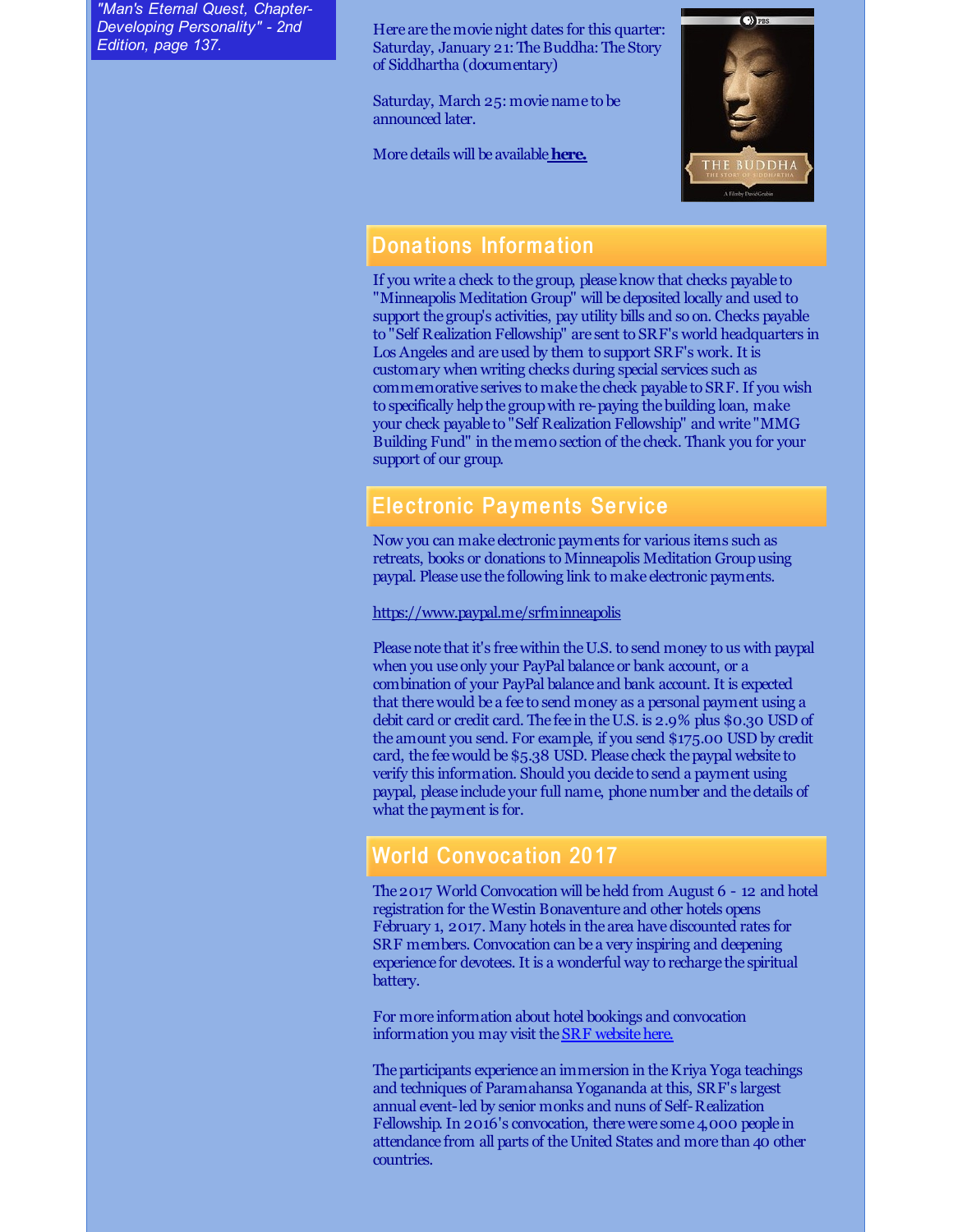

### **News From Mother Center**

**Sri Mrinalini Mata Named Chief Honoree at Diwali Celebration in San Diego:** Sri Mrinalini Mata, president and spiritual head of Self-Realization Fellowship/Yogoda Satsanga Society of India, was the chief honoree at the ninth annual Festival of Lights Diwali Celebration of theSan Diego Indian American Society (SDIAS). The honor was accorded in recognition of her lifelong service to the high spiritual ideals that are India's age-old heritage, and was



presented during an evening event held October 15 in San Diego's Balboa Park. Several thousand peoplewerepresent, including a delegation of senior SRF monastics.

**Paramahansa Yogananda's Books Win Prestigious Latino Literary Awards:** In the largest Latino literary and cultural awards event in theU.S., two books by Paramahansa Yogananda recently won

acclaim at the annual International Latino Book Awards (ILBA) held on September 8 in Los Angeles. These books are the Spanish edition of Paramahansa Yogananda's God Talks With Arjuna:TheBhagavad Gita, Vol. I, which took first place for "Best Religious Book" and second place for "Best Spiritual/New AgeBook"; and the Portuguese edition of Paramahansaji's The Second Coming of Christ: The Resurrection of theChrist Within You, Vol. I, which received first place for "Best Nonfiction Book (originally in another language)."

Please seemoredetails and other news at mother center's [websitehere](http://www.yogananda-srf.org/News.aspx#.WGXpovkrKUk).



New Year's Letter from Master  $\sim$  Jan, 1952